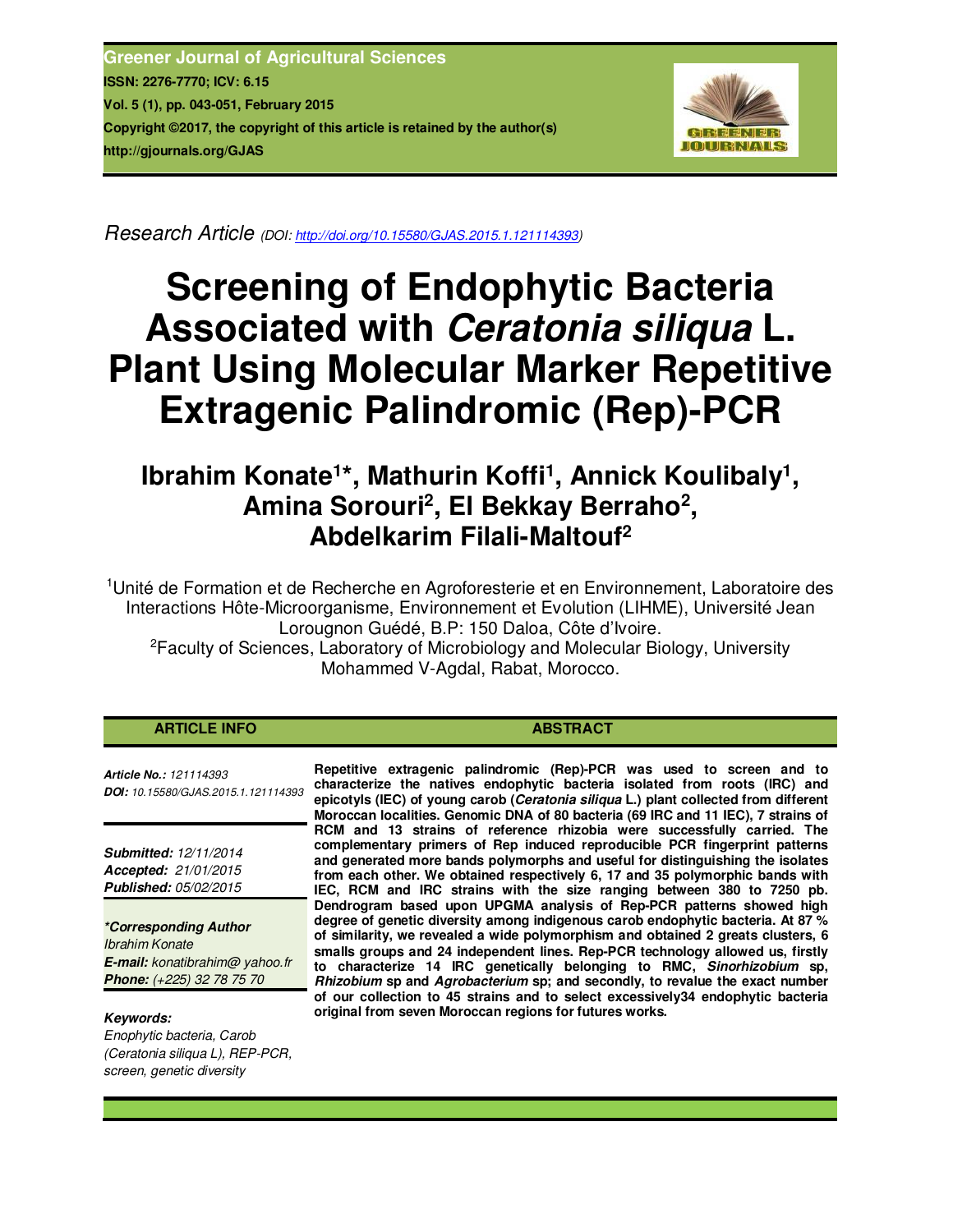#### **INTRODUCTION**

The carob (*Ceratonia siliqua* L.) tree is a leguminous of the *Ceasalpinoideae* subfamily that grows in most countries of the Mediterranean basin, usually in mild and dry places with poor soils (Batlle and Tous, 1997). In Morocco, it is present as spontaneous or artificial populations on the large part of the countries and up to 1150 m in altitude (Emberger and Maire, 1941). Actually, an efficient agroforestry program is conduct, in Morocco, to recover the deforestations areas using multipurpose plants species that are able to grow in inappropriate soils such as carob (Konate et al. 2007).

*Ceratonia siliqua* L. plant is an important of vegetation for environment, economic and social reason. It is known to survive adverse environmental condition including dryness, salinity (up to 3 % NaCl) and adapt to a wide range of soil type from poor sandy and rocky (Winer 1980; Batlle and Tous, 1997). Carob tree play an important role in the conservation and improvement of soil fertility.

Long lime ego, carob tree, like most legumes belong to *Ceasalpinoideae* subfamily, was considered to be not nodulate and unable to fix atmospheric nitrogen (Martins-Louçâo and Rodriguez-Barrueco, 1982; Martins-Loucâo, 1985). In 1996, Misbah et *al*. reported isolation and characterization on phenotypical features of the symbiotic bacteria associated with carob tree. Soon after, the activity of the enzyme nitrogenase was detected, *in vitro* culture, inside the carob roots and bourgeons (Byan et al. 1996). Therefore, the application of bioinoculant, platntgrowth promoting rhizobacteria (PGMR) such as endophytic bacteria *Azospirillum*, improved the performance of carob plants by nitrogen fixation by a mechanism other than nodulation (El-Refarey et al. 2011).

Endophytic bacteria are defined as those bacteria that colonize the internal tissue of the plant showing no external sign of infection or negative effect on their host (De Bary, 1986; Schulz and Boyle, 2006; Prabhat et al. 2013). According to space colonized by endophytic bacteria, we distinct symbiotic bacteria which reside in the internal cell and form structural nodule efficient and associative bacteria that colonize the intercellular spaces without forming structural nodule (Stone, 1986; Baldani and Baldani, 2005). Nearly, 300 000 plants species (monocotyledonous and dicotyledonous) in the world, each of them is host to one or more endophytes (Strobel et al., 2004). However, a few of these plants have ever been completely studied to their endophytic biology (Ryan et al. 2008**)**.

The beneficial action of these endophytic bacteria consist in producing and delivering growthpromoting substances to plants, stimulating the expression of growth-gens in plant, facilitating the uptake of minerals from the soils, limiting the negative influence of toxic heavy metals, exerting an antagonistic action against pathogens and increasing plant resistance to abiotic stresses (Joseph et al. 2007; Lisk et al. 2011; Sturz and Mathson, 1996; Yanni et al. 2007; Ryan et al. 2008; Yousr et al. 2014).

Distinguishing bacterial isolates on the base of physiological, biochemical and biological tests is not always sufficient to differentiate very well between the different populations. DNA markers are stable and unaffected by the environment and the bacterial physiology and present a very effective tool for identification and rapid analysis of the genetic diversity among bacterial populations. So, the molecular biology techniques based on the PCR reaction, such as rep-PCR, have begun always used to screen the new bacterial collections.

Moreover, Repetitive Element Polymorphism (Rep)-PCR fingerprinting, developed by Versalovic et al. (1991), has become a frequent method to distinguish bacteria species analyzing the distribution of repetitive DNA sequences in several prokaryotic genome. The Rep-PCR technique is reliable, reproducible, simple and rapid to make, in addition reveal a high efficiency with the discrimination of microorganisms, even among population of the same species (Versalovic et al. 1994; Rademaker and De Bruijin, 1997; da Silva and Valicente, 2013). Genomic DNA fingerprints generated with short arbitrary primers and repetitive extragenic palindromic have provided the highest level of taxonomic resolution currently attainable by PCR methods (De Bruijn, 1992; Agius et al. 1997; Niemann et al. 1997; Tajima et al. 2000).

The technique Rep-PCR has been successfully applied to the characterization and the identification of field isolates of *S. Meliloti* (De Bruijn, 1992; Niemann et al. 1997), *B. Japonicum* (Judd et al. 1993), *R. Galeae* (Nick and Lindstrom, 1994), *Frankia* (Murry et al. 1995), *Xanthomonas* sp. (Louws et al. 1995), *R. Leguminosarum* (Tajima et al. 2000), *Pseudomonas sp*. (Lisek et al. 2011) and *Bacillus thuringinesis* (Reyes-Ramirez and Ibarra, 2005; da Silva and Valicente, 2013). However, any data have been reported on the application of this technique to symbiotic or associative bacteria isolated from carob (*Ceratonia siliqua* L.) tree. Only, the results obtained in 1996 by Misbah et *al*. and Byan et *al*., respectively on the phenotypic characterization of rhizobia nodulated carob seedling and on the nitrogenase activity observed, *in vitro* culture, inside the carob vegetative organs, are available. Here, we aim to use the rep-PCR technique to (i) characterize and screen the native strains of endophytic bacteria isolated from roots (IRC) and epicotyls (IEC) organs of carob seedling collected from eleven Moroccan localities and (ii) to analyze the molecular diversity among carob symbiotic bacteria (RCM) previously described by Misbah et al (1996).

#### **MATERIALS AND METHODS**

#### **Plant material**

The seeds used in this work were obtained from pods collected from 11 regions of Morocco: Taourirt, Al Houceima, Taounate, Aïn Safa, Akchort, Demnate, Ouazzane, Sidi Bou Othmane, Essaouira, Tetouan and Ouad Lou. Each collection of seeds was referred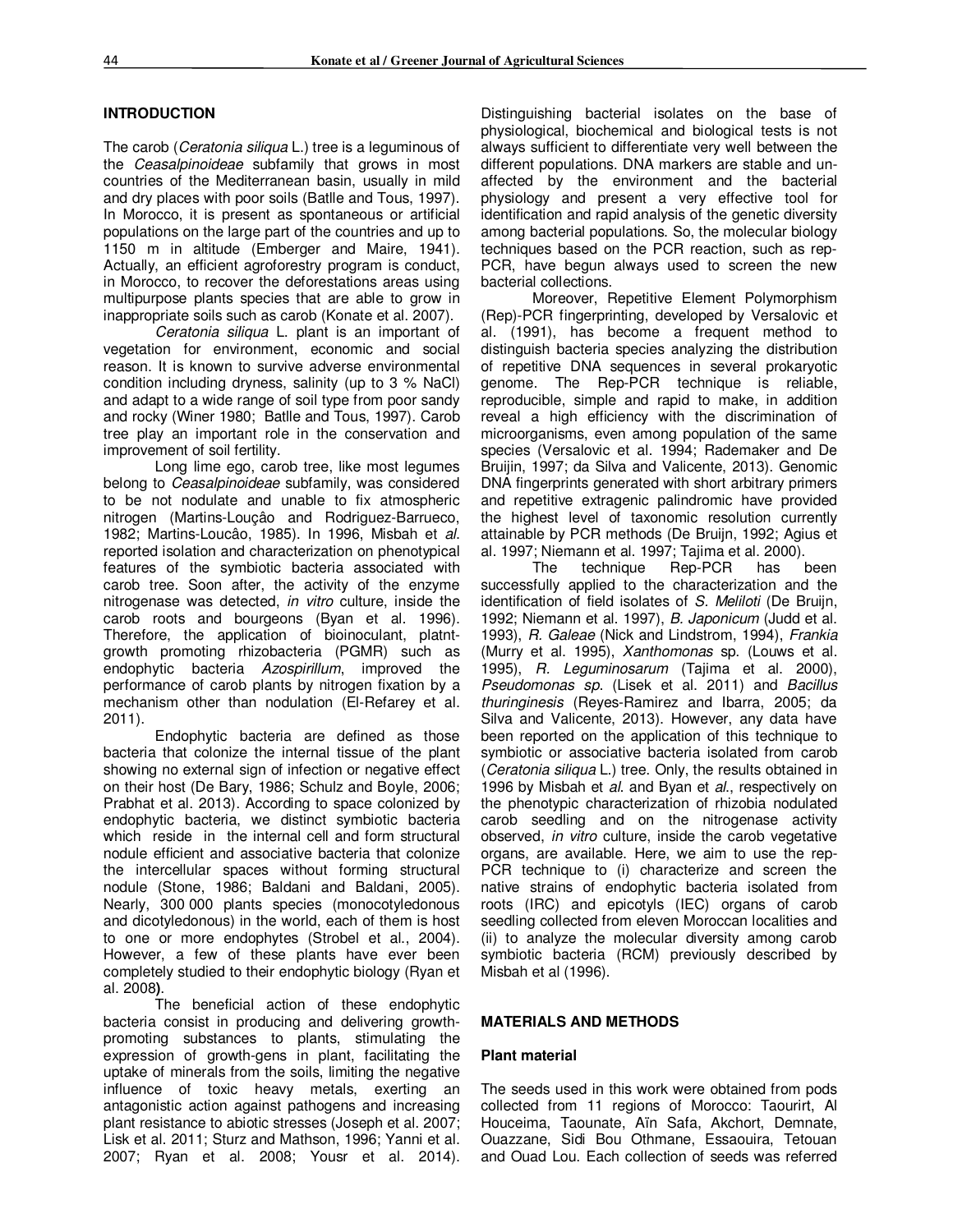to its region of origin as a separate accession. Soil sample were also collected in each region.

Scarification, sterilization and germination of seeds were carried out as described by Konate et al. (2009). After the germination of seeds on sterile water agar (0.7 % w/v), plates were incubated at  $28^{\circ}$ C in obscurity. The young seedlings were transferred in pots containing soil of the same origin then placed in a growth chamber.

#### **Isolation of endophytic bacteria**

After six months of cultivation roots and epicotyls of young carob seedlings were used for bacterial isolation.

#### **Isolation from roots**

The roots of carob tree were not uniform. We have found filament and finger forms. Finger forms of roots, was washed several times with sterile water, sterilized with 0.1 % HgCl<sub>2</sub> for 5 min under vigorous shaking, and washed thoroughly with sterile water and then ground with 1mL of pure water. The mixed tissue (0.5mL) was spotted on YEM medium (Vincent, 1970) and incubated at 28°C.

#### **Isolation from epicotyls**

Epicotyls were successively treated with SDS (0.01%) for 2h, with  $HgCl<sub>2</sub>$  (0.2%) for 10 min then washed with sterile water. Epicotyls portions of 0.5 cm to 1cm were sectioned, transferred on sterile water agar plates (0.7 % w/v) then incubated at 28°C.

#### **Rhizobial strains**

Thirteen reference strains belonging to *Rhizobium* (STM), *Mesorhizobium* (ORS), *Sinorhizobium* (ORS), *Bradyrhizobium* (USDA) and *Agrobacterium* (ORS) were used.

Seven strains nodulating carob (RCM) roots, previously described by Misbah et al (1996), were also included in this study.

#### **Isolation of DNA**

Genomic DNA was isolated using Phenol Extraction Protocol described by Ausubel et al. (1987). Purified DNA was dissolved in 50 µL TE buffer (pH7.8). The concentration of DNA was assessed spectrophotometrically, readied at absorbance of 260 nm and calculated using following formula. Concentration of DNA (ng/ $\mu$ I) = OD<sub>(260 nm)</sub> x 50 x dilution factor.

#### **Rep-PCR**

The PCR mix and reactions were carried out as described by de Bruijn (1992) using the sequences of primers complementary designed by Versalovic et al (1991) : REP RI (5'-IIIICGICGICATIGGC-3') and REP RII (5'-ICGICTTATCIGGCCTAC-3'). Template DNA at

100 ng of each stain was used for the amplification. PCR reactions were carried out in a 28µl volume containing 3 µl of PCR buffer (10 x), 0.3 µl of each primers (30 pmol) Rep I and Rep II, 1.2 µl of each nucleotide (10 mM), 3.5  $\mu$ l of MgCl<sub>2</sub> (25 mM), 3  $\mu$ l of DMSO (10 %), 1 µl of BSA (20 mg/ml), 0.5 µl of *Taq* DNA polymerase  $(5 \text{ U})$  and 1  $\mu$  of each DNA. The amplification was performed in thermo-cycler AMPLTRON-RII according to the thermal cycling program by Grundman et al. (1997). The products of the PCR reactions  $(15 \text{ }\mu\text{)}$  were separated by electrophoresis in 1.2 % agarose gel prepared with TBE buffer. The migration was performed at 80 volts for 4h and the visualisation of Rep profiles has been done with ethidium bromide (10 mg/mL) under ultraviolet light.

The amplification products were scored as presence (1) and absence (0) of band for each of strain analyzed and transformed into binary matrixes. Cluster analysis was performed with the fingerprinting patterns using the Dice similarity coefficient and the unweightedpair- method, with arithmetic means (UPGMA).

#### **RESULTS**

#### **Root and epicotyl endophytic bacteria**

In the present study, we showed that endophytic bacteria were successfully isolated from vegetative organs of carob (*Ceratonia siliqua* L) seedlings collected from different geographical and ecological areas of Morocco. Except two accessions, Taourirt and Al-Houceima, the presence of bacteria in the roots and the epicotyls organs was found with the plant of others accessions. Strains isolated from roots were coded as IRC (Isolates Root Carob) and same strains isolated from epicotyls were coded IEC (Isolates Epicotyls Carob).

A total, 73 endophytic bacteria were isolated from roots (IRC) and were obtained with 9 accessions. The high numbers of these endophytes were obtained from Taounate accession with 26 % of isolates and from Ouazane accession with 20.5 % of isolates. For the others accessions, percentage of isolates obtained were respectively 16.4, 12.4, 9.6, 5.5, 4.1 and 1.4 with Tetouan, Oued Laou, Demnate, Aïn Safa, Sidi Bou Othmane, Essaouira and Ouazane. 69 of the strains were used for Rep-PCR analysis.

11 endophytic bacteria were isolated from epicotyls and were obtained with plants originating from three accessions. 54.5 % of isolates were obtained from Sidi Bou Othaman accession, 36.4 % and 9.1 % of isolates were native to Taounate and Essaouira accessions.

#### **Rep-PCR**

The DNA patterns generated by complementary REP primers were visible and reproducible. The number of bands was variable according to strain origin. For IRC, we obtained 1 to 11 fragments per strain with a total of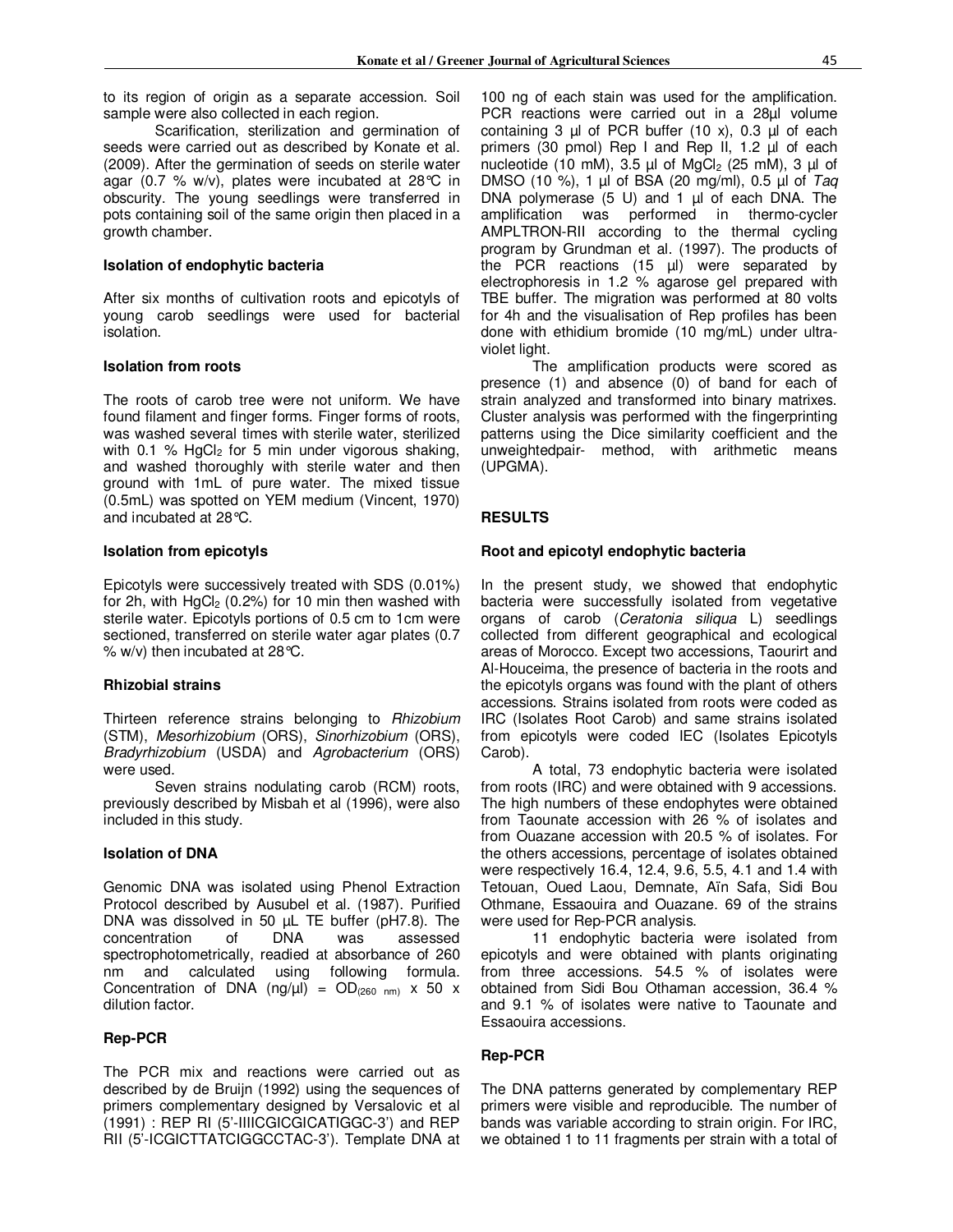35 distinct and polymorphic bands with the size ranging between 380 to 7250 pb (Fig. 1A). For IEC, 2 to 4 fragments were generated per strain with a total of 6 polymorphic bands with the size ranging between 1740 to 6025 pb (Fig. 1B). For RCM, the number of bands varied from 2 to 11 with a total of 17 different fragments with the size ranging between 660 to 4170 pb (Fig. 1A).

The dendrogram constructed on pair-wise comparison of Rep fingerprints showed the high degree of genetic diversity among the IRC, IEC and RCM strains analysed (Fig. 2). In fact, we revealed a wide polymorphism at 87 % of similarity and obtained 8 clusters, composed in 2 great's clusters and 6 smalls groups, and 24 independent lineages. The first great

cluster contained only 18 ICR, all IEC and RCM5 strains and the second was composed by *Sinorhizobium* sp and 3 IRC strains. However, the 6 smalls groups contained 11 IRC, RCM3 and RCM4 strains that belong to different species of *Rhizobium* sp and *Agrobacterium* sp.

The results allowed us to screen and revalue clearly the exact number of the strains in our collection. We obtained 41 strains for roots bacteria (IRC) and only 3 strains for epicotyls bacteria. So, 30 IRC and 4 IEC different strains representing the various Rep-PCR groups and free lines were exceptionally selected for the further analysis (Table 1).

100pb RCM3 RCM4 RCM5 RCM10 IRC11 IRC19 IRC49 IRC56 IRC61 IRC62 IRC67 IRC72 1kb



**A** 

100pb IEC1 IEC2 IEC3 IEC4 IEC5 IEC6 IEC7 IEC8 IEC9 IEC10 IEC11 1kb



**Figure 1. Rep-PCR profile generated with the REP RI and REP RII primers. (A): DAN patterns of endophytic bacteria isolated from roots (IRC) of carob seedling and symbiotic carob bacteria (RCM) described by Misbah et al. (1996). (B): DAN patterns of endophytic bacteria isolated from epicotyls (IEC) of carob seedling.**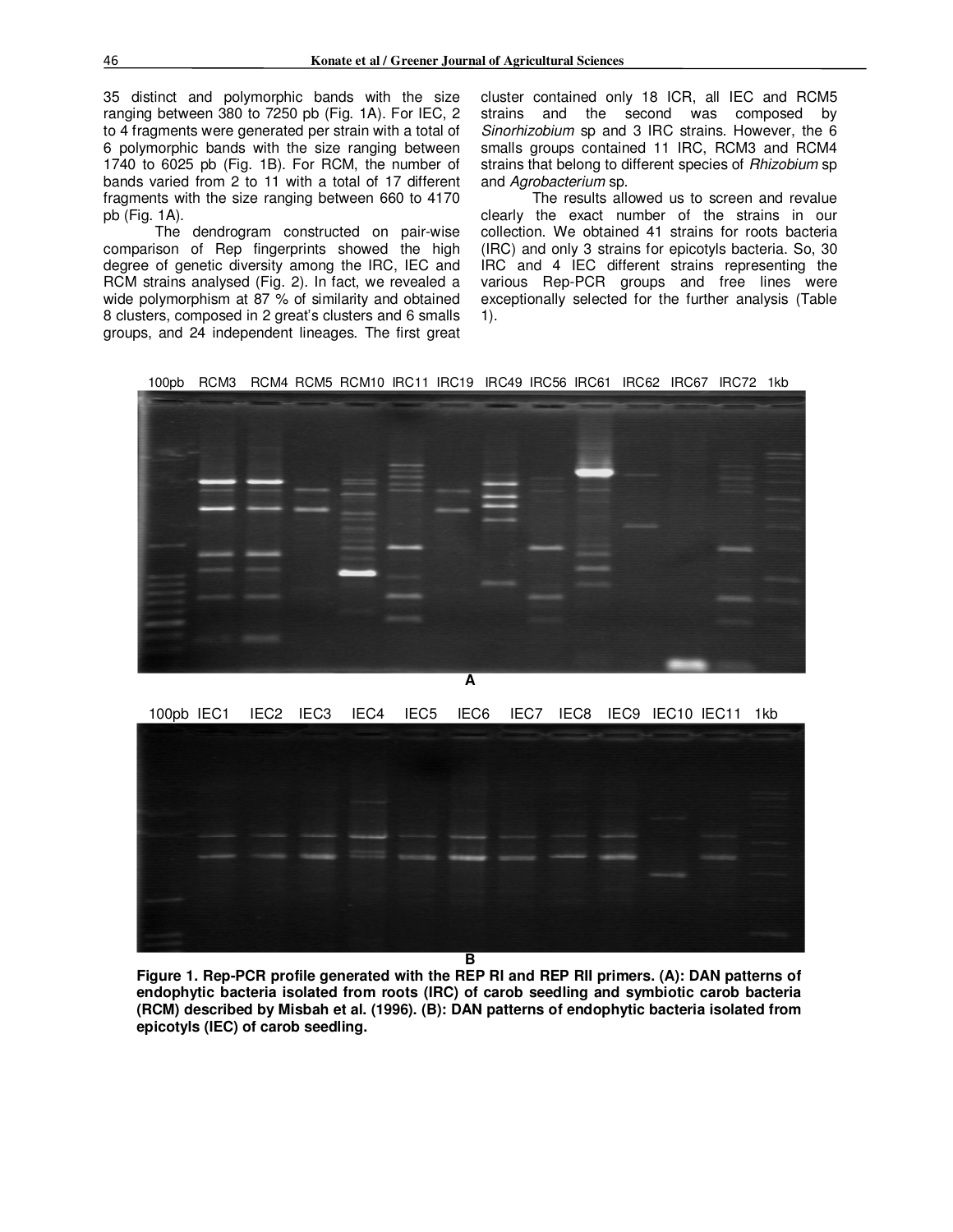

**Figure 2. Dendrogram generated from Rep-PCR fingerprints data of endophytic bacteria isolated from roots (IRC) and epicotyls (IEC) of carob plants seedling, symbiotic bacteria (RCM) of carob (Misbah et al. 1996) and thirteen reference strains using UPGMA clustering method**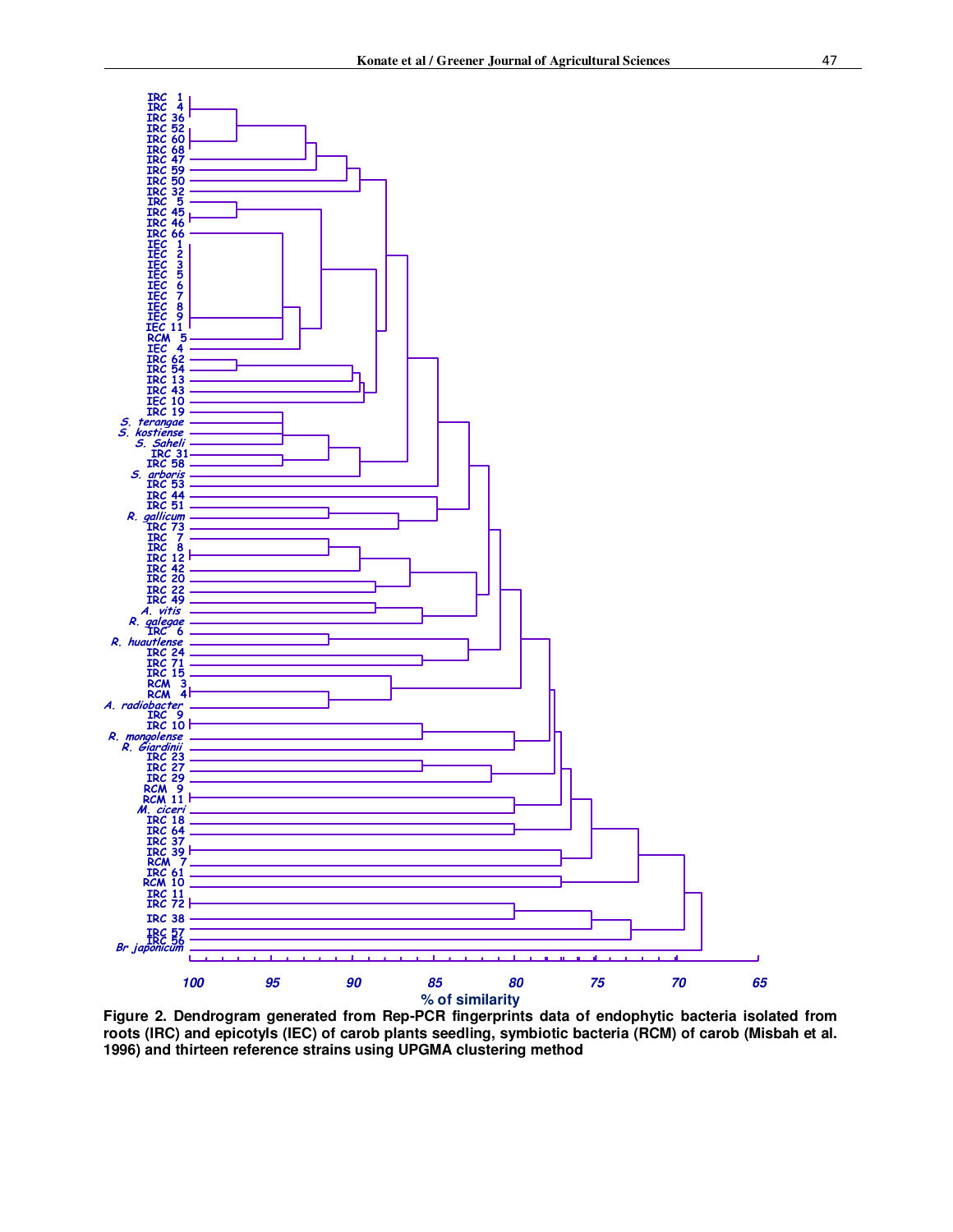| $N^{\circ}$     | <b>Isolate</b>    | Origin of host plant | Number of the  | Molecular weight (range, |
|-----------------|-------------------|----------------------|----------------|--------------------------|
|                 | coded             |                      | bands          | pb)                      |
| $\mathbf{1}$    | IRC1              | Oued Laou            | $\overline{2}$ | $832 - 3981$             |
| $\overline{2}$  | IRC6              | Ouazzane             | $\overline{5}$ | $725 - 3981$             |
| 3               | IRC7              | Tétouan              | 7              | $725 - 3311$             |
| 4               | IRC <sub>9</sub>  | Taounate             | 7              | $725 - 4570$             |
| $\overline{5}$  | IRC11             | Taounate             | $\overline{9}$ | $525 - 6025$             |
| 6               | <b>IRC15</b>      | Tétouan              | $\overline{6}$ | $1047 - 4169$            |
| 7               | IRC18             | Ouazzane             | $\overline{6}$ | $2042 - 4169$            |
| 8               | IRC19             | Ouazzane             | $\overline{2}$ | $2511 - 3801$            |
| $\overline{9}$  | IRC <sub>20</sub> | Tétouan              | 4              | $955 - 2884$             |
| 10              | IRC <sub>24</sub> | Taounate             | 3              | $\overline{725} - 2884$  |
| $\overline{11}$ | IRC <sub>27</sub> | Taounate             | $\overline{6}$ | $955 - 4570$             |
| $\overline{12}$ | IRC <sub>29</sub> | Ouazzane             | $\overline{6}$ | $725 - 4570$             |
| $\overline{13}$ | IRC32             | Ouazzane             | 4              | $832 - 5248$             |
| 14              | IRC37             | Taounate             | 7              | $380 - 3162$             |
| 15              | IRC42             | Sidi Bou Othman      | 4              | $725 - 1548$             |
| $\overline{16}$ | IRC43             | Tétouan              | $\overline{2}$ | $1445 - 2042$            |
| 17              | IRC44             | Essaouira            | $\overline{4}$ | $1047 - 2511$            |
| 18              | IRC45             | Essaouira            | $\overline{3}$ | $725 - 3162$             |
| $\overline{19}$ | IRC47             | Tétouan              | $\overline{3}$ | $3162 - 7244$            |
| $\overline{20}$ | IRC49             | Aïn Safa             | $\overline{6}$ | $955 - 5012$             |
| $\overline{21}$ | <b>IRC50</b>      | Aïn Safa             | $\overline{4}$ | $832 - 7244$             |
| $\overline{22}$ | IRC51             | Aïn Safa             | $\overline{6}$ | $380 - 1995$             |
| $\overline{23}$ | IRC53             | Taounate             | 4              | $525 - 2239$             |
| $\overline{24}$ | IRC54             | Demnate              | 1              | 5012                     |
| $\overline{25}$ | IRC56             | Taounate             | 11             | $382 - 6026$             |
| $\overline{26}$ | IRC57             | Taounate             | 7              | $525 - 6607$             |
| $\overline{27}$ | IRC58             | Ain Safa             | $\overline{3}$ | $1995 - 4898$            |
| $\overline{28}$ | <b>IRC61</b>      | Demnate              | $\overline{7}$ | $955 - 5012$             |
| 29              | IRC66             | Ouazzane             | $\overline{2}$ | $\overline{832} - 3162$  |
| 30              | IRC73             | Sidi Bou Othman      | 3              | $832 - 1995$             |
| 31              | IEC <sub>1</sub>  | Sidi Bou Othman      | $\overline{2}$ | $2239 - 3162$            |
| $\overline{32}$ | IEC <sub>4</sub>  | Sidi Bou Othman      | $\overline{4}$ | $2239 - 6025$            |
| 33              | IEC <sub>10</sub> | Essaouira            | $\overline{2}$ | $1737 - 4570$            |
| 34              | IEC11             | Sidi Bou Othman      | $\overline{2}$ | $2239 - 3162$            |

#### **Table 1: Strains of roots (IRC), epicotyls (IEC) and carob symbiotic (RCM) selected by Rep-PCR data**

#### **DISCUSSION**

These results showed that carob tree is the natural host of associative rhizobacteria and confirmed the result obtained by Bryan et al (1996) who detected the enzyme nitrogen activities within carob roots and bourgeons *in vitro* culture. The absence of associative bacteria in plant internal tissue of Taourirt and Al-Houceima accessions demonstrated existent of compatibility and selectivity between the both associates. The plant, naturally select endophytes which can fit competitively to occupy compatible niches within its nutritionally-enriched and protected habitat of its internal tissues without causing pathological symptoms on the host plant (Kleopper and Beauchamp 1992). Many plants as *Oriza sativa* (Yanni et al. 1997; Eteami et al. 2014; Van and Cao Ngoc, 2014), *Gossypium* sp. (Misaghi and Donndelinger, 1990; Reva et al. 2002), *Vitis vinifera* (Compant et al. 2005), *Picea abies* (Shichido et al. 1999), *Coffea arabica* (Jimenez-Salgado et al. 1997), *Zea mays* (Chabot et al. 1996; Singh et al. 2013),

*Helianthus petiolaris* (Alami et al. 2000), *Triticum aestivum* (Webster et al. 1997; Afzal and Bano, 2008), *Capsicum annum* (Amaresan et al. 2014 ), *Musa* spp. and *Ananas comosus* L. (Cruz et al. 2001) were reported to establish beneficial association with different type of endophytic bacteria.

The complementary primers of Rep induced reproducible PCR fingerprint patterns and generated more bands polymorphs and useful for distinguishing the isolates from each other. We obtained respectively 6, 17 and 35 polymorphic bands with IEC, RCM and IRC strains with the size ranging between 380 to 7250 pb. Several study showed that the number of the distinct fingerprinting patterns generated by Rep-PCR varied widely from 1 to 4 (da Silva and Valicente, 2013), to 9 (Ogutcu et al. 2009; Lisek et al. 2011) and to 11 (Spigalla and Mastratonio, 2003) fragments in size of 250 to 3054 pb (da Silva and Valicente, 2013), to 4700 (Ogutcu et al. 2009; Lisek et al. 2011) and to 5000 pb (De Bruijn, 1992; Spigalla and Mastratonio, 2003).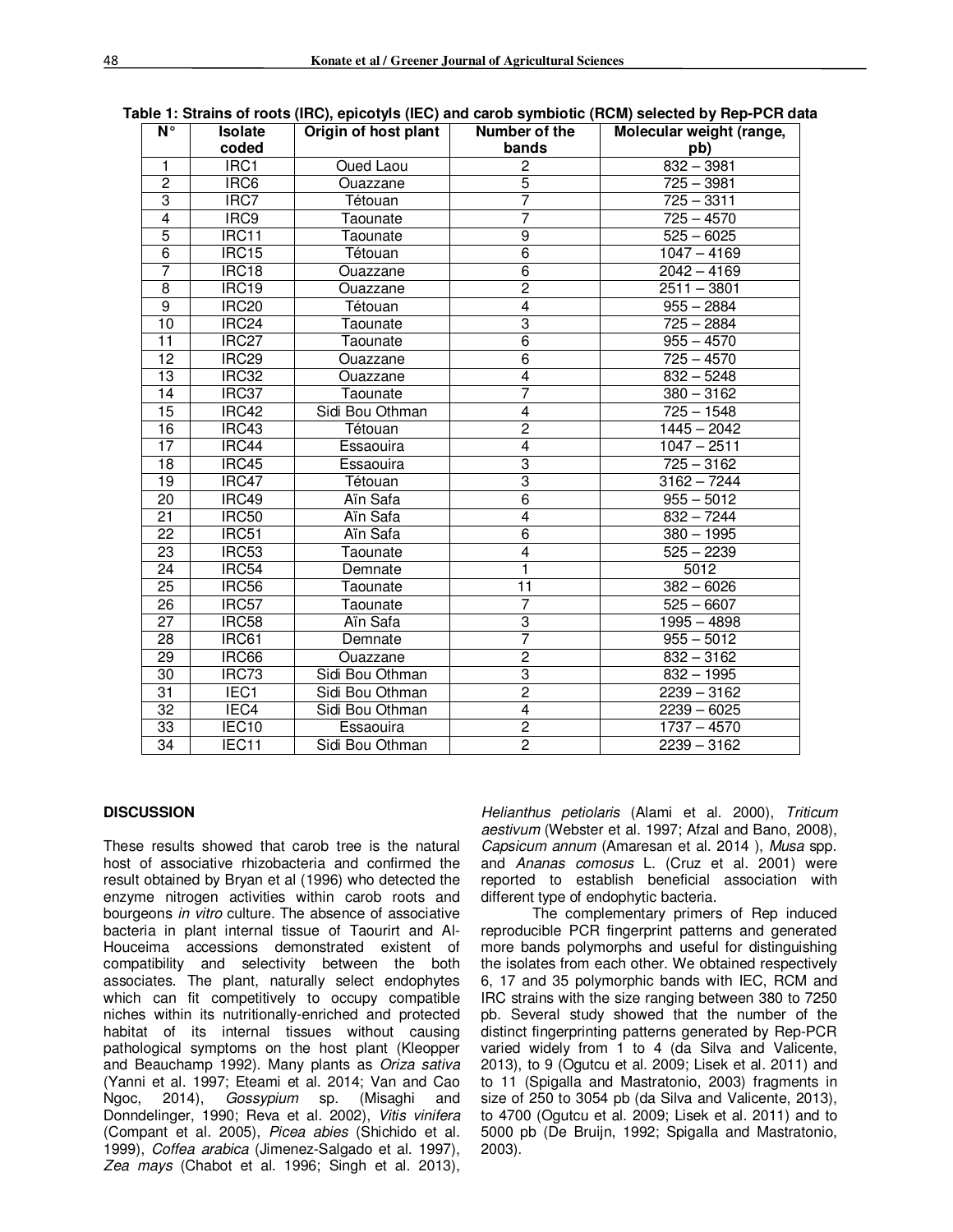The dendrogram data revealed that all symbiotic bacteria (RCM) and associative bacteria (IRC and IEC) of carob plant showed a good relationship between them and a good number of these strains have been belong to the some species of *Rhizobium*. Naturally, *Rhizobium ssp.* are known to form nodules in legumes and prove through atmospheric  $N_2$  fixed by nitrogenase in rhizobial bacteroids to their host. However, several study showed that *Rhizobiump*  possess the faculty that allow to them change their classic ecological niche and associate beneficially with a wide host of non-legumes plants as cereal and woody plants (Alami et al. 2000); Gutiérrez-Zamora and Martibez-Romero, 2001). Divers range of rhizobial strains were recently reported as natural endophytes like *R. leguminosarum* bv. *phaseoli, trifolii* and *viceae* (Chabot et al. 1996; Yanni et al. 1997; Chi et al. 2000, Matiru and Dakora, 2004), *Rhizobium* sp. (Alami et al. 2000; Gutiérrez-Zamora and Martibez-Romero, 2001; Afzal and Bano, 2008), *Bradyrhizobium japonicum* (Matiru and Dakora, 2004), photosynthetic bradyrhizobia (Chaintreuil et al. 2000), *Sinorhizobium meliloti* (Matiru and Dakora, 2004), *Azorhizobium caulinodans* (Gough et al. 1996; O'Callaghan et al. 1997; Chi et al. 2000) and *Burkholderia brasilensis* (Baldani et al. 1997b).

# **CONCLUSION**

The result in the present study showed clearly that carob (*Ceratonia siliqua* L.) plant shield inside the vegetative organ roots or epicotyls the rhizobacteria as natural associates and demonstrated that all Rep-PCR fingerprints performed with complementary primers were discriminate and useful for screening and characterization of endophytic associative or symbiotic bacteria of carob. All symbiotic bacteria (RCM) showed a good relationship to associative strains (IRC and IEC) of carob tree and have together the same host plant and a good number of these strains have been belong to the some species of *Rhizobium*.

# **ACKNOWLEGMENTS**

This work was supported by the Moroccan project PROTARS I-P2T2/24 and by the IRD project No 01-2- MAR-28-1.

# **REFERENCES**

- Afzal A. and Bano A. (2008). *Rhizobium* and phosphate solubilizing bacteria improve the yield and phosphorus uptake in wheat (*Triticum aestivum*). *Int. J. Agri. Biol*., 10: 85-88.
- Agius F., Sangiunetti C. and Monza I. 1997. Strain specific fingerprints of Rhizobium loti generated by PCR with arbitrary and repetitive sequences. *FEMS Microbiol. Ecol*., 24: 87-92.
- Alami, Y., Achouak W., Marol C. and Heulin T. 2000. Rhizosphere soil aggregation and plant growth

promotion of Sunflowers by an exopolysaccharideproducing *Rhizobium* sp. strain isolated from Sunflower roots. *Appl. Environ. Microbiol*. 66: 3393- 3398.

- Amaresan N. Jayakumar V. and Thajuddin N. 2014. Isolation and characterization of endophytic bacteria associated with chilli (*Capsicum annum*) grown in coastal agricultural ecosystem. *Indian J. Biotechnol*., 13: 247-255.
- Ausubel, F. M., R. Brent, R. E. Kingston, D. D. Moore, J. G. Seidman, J. A. Smith, and Struhl K. 1987. Current protocols in molecular biology. Volume 1, *Wiley Interscience*. Chapitre 1.2.1.
- Baldani V. L. D., Oliveira E., Balota E., Baldani J. I., Kirchhof G. and Döbereiner J. 1997b. *Burkholderia brasilensis* sp. nov. uma espécie de bacteria diazótrofica endofítica. *An Acad Bras Cienc*. 69: 116.
- Baldani, J. I., and Baldani V. L. D.. 2005. History on the biological nitrogen fixation research in graminaceous plants: special emphasis on the Brazilian experience. *An. Acad. Bras. Cienc*. 77: 549- 579.
- Batlle I. and Tous J. 1997. Carob tree. *Ceratonia siliqua* L. Promoting the conservation and use of underutilized and neglected crops. 17. Institute of Plant Genetic and Crops Plant Research. Gatersleben/International Plant Resources Institute. Rome. Italy.
- Bryan J.A., Berlyn G.P. and Gordon J.C. 1996. Towards a new concept of the evolution of symbiotic nitrogen fixation in the Leguminosae. *Plant Soil*, 186, 151–159.
- Chabot, R., Antoun H., Kloepper J. W. and Beauchamp C. J. 1996. Root colonization of Maize and Lettuce by Bioluminescent Rhizobium leguminosarum biovar phaseoli. *Appl. Environ. Microbiol*. 62: 2767-2772.
- Chaintreuil, C., Giraud E., Prin Y., Lorquin J., Bâ A., Gillis M., De Lajudie P. and Dreyfus B. 2000. Photosynthetic Bradyrhizobia are natural endophytes of the african wild rice Oryza breviligulata. *Appl. Environ. Microbiol*. 66: 5437- 5447.
- Chi F. S. H., Shen H. P., Cheng Y. X., Jing Y., Yanni G. and Dazzo F. B. 2005. Ascending migration of endophytic Rhizobia, from roots to leaves, inside rice plants and assessment to benefits to rice growth physiology. Appl. Environ. Microbiol. 71: 7271- 7278
- Compant, S., Reiter B., Sessistsch A., Nowak J., Clément C. and Barka E. A. 2005. Endophytic colonization of *Vitis vinifera* L. by palnt growthpromoting bacterium *Burkholderia* sp. strain PsJN. *Appl. Environ. Microbilo*. 71: 1685- 1693.
- Cruz L. M., Souza E. M., Weber O. B., Baldani J. I., Döbereiner J., and Pedrosa F. O. 2001. 16S rDNA characterization of nitrogen-fixing bacteria isolated from Banana (*Musa* sp.) and Pineapple (*Ananas comosus* (L.) Merril). *Appl. Environ. Microbiol*. 67: 2376- 2379.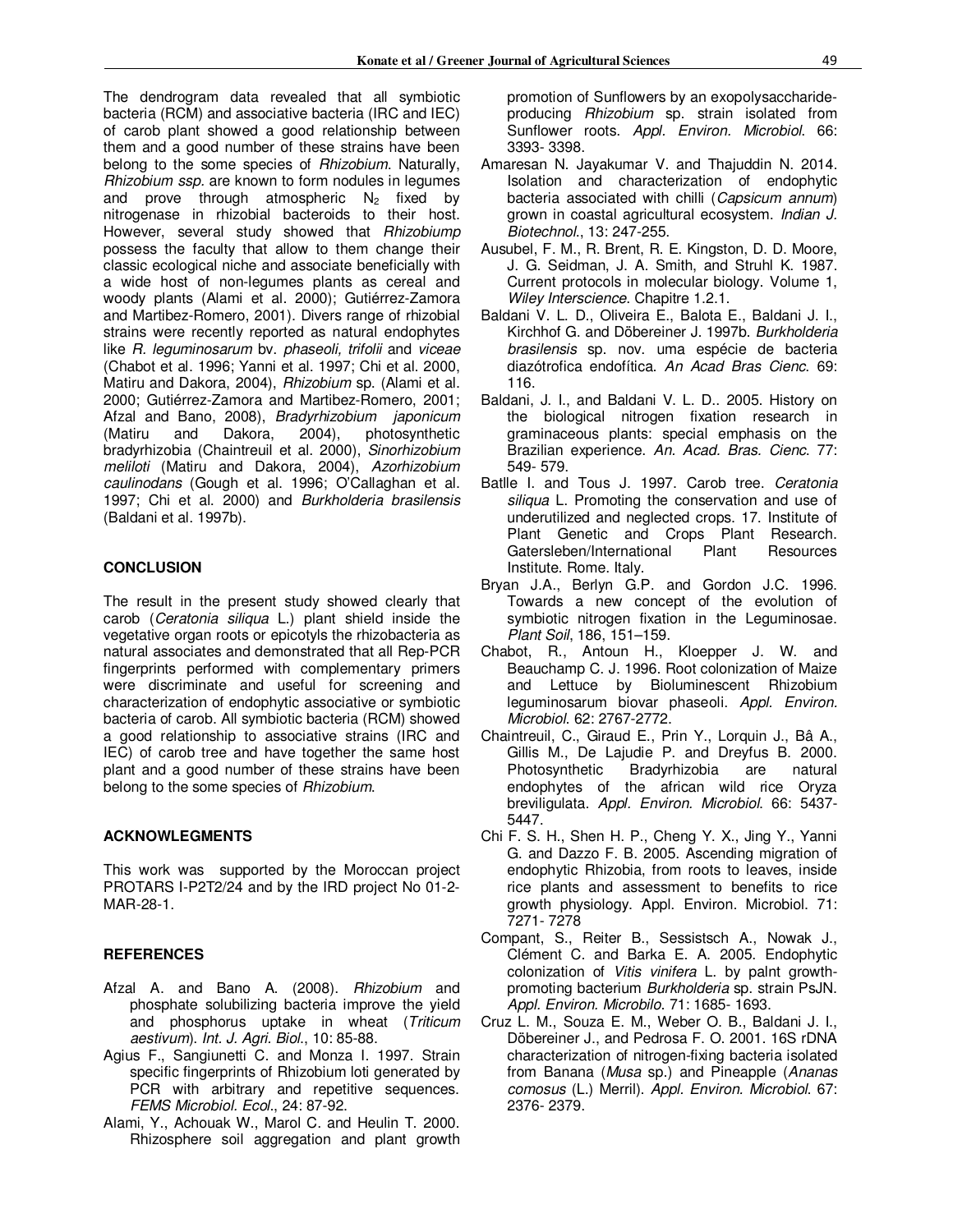- da Silva R.B. and Valicente F.H. 2013. Molecular characterization of Bacillus thuringiensis using rep-PCR. *SpringerPlus*, 2: 641.
- De Bary A. 1866. Morphologie und physiologie der Pilze, Flechten und Myxomyceten. *Hofmeister's Handbook of Physiological Botany*, Vol. 2, Leipzig.
- De Bruijn J. F. 1992. Use of repetive (Repetitive Extragenic Palindromic and Enterobacterial Repetitive Intergeneric Consensus) Sequences and the polymerase chain reaction to fingerprint the genomes of *Rhizobium meliloti* isolates and other soil bacteria. *Appl. Environ. Microbiol*, 2180- 2187.
- El-Refaey F. El-Dengawy A., Ahmed A. Hussein A. and Saad A.A. 2011. Improving growth and salinity tolerance of Carob seelings (*Ceratonia siliqua* L.) by *Azospirillum* inoculation. Am Euras. J. Agric. & Environ. Sci. 11 (3): 371-384.
- Emberger L. et Maire R. 1941. Catalogue des plantes du Maroc (Spermaphytes et Pteridophytes). Imprimerie Minerva. Alger.
- Etesami H., Hosseini M. and Alikhani H.A. 2014. In planta selection of plant growth promoting endophytic bacteria for rice (*Oryza sativa* L.). *J. Soil Sci. Pl. Nutr*., 14(2): 491-503.
- Gough C., Webster G., Vasse J., Galera C., Batchelor C., O'Callaghan K., Davey M., Kothari S., Dénarié J. and Cocking E. C. 1996. Specific flavonoids stimulate intercellular colonization of non-legumes by Azorhizobium caulinodans. Pages 409- 415 in: Biology of Plant-Microbe Interactions. G. Stacey, B. Mullin, and P. M. Gresshoff, eds, International Society for Molecular Plant-Microbe Interactions, *St. Plant, MN*, U.S.A.
- Graham, P.H. and Parker C.A. 1994. Diagnostic features of the root-nodule bacteria of legumes. *Plant Soil*. 20: 383-396
- Gutiérrez-Zamora M.L. and Martinez-Romero E. 2001. Natural endophytic association between Rhizobium etli and maize (Zea mays L.). *J. Biotechnol*. 91: 117-126.
- Jimenez-Salgado T., Fuentes-Ramirez L. E., Tapia-Hernandez A., Mascarua-Esperanza A. M., Martinez-Romero E. and Caballero-Mellado J. 1997. *Coffea arabica* L. a new host for *Acetobacter diazotrophicus* and isolation of other nitrogen-fixing *Acetobacteria*. *Appl. Environ. Microbiol*. 63: 3676-3683.
- Josph B., Ranjan P.R. and Lawrence R. 2007. Characterization of plant growth promoting rhizobacteria associated with chickpea (*Cicer arietinum* L.) *Inter. J. Plant Produc.* 2: 141-152.
- Judd A.K., Schneider M., Sadowsky M.I. and Bruin F.I. 1993. Use of repetitive sequences and the polymerase chain reaction technique to classify genetically related Bradyrhizobium japonicum serocluster 123 strains. *Appl. Environ. Microbiol*. 59: 1702-1708.
- Kleopper, J. W., and C. J. Beauchamp. 1992. A review of issues related to measuring colonization of plant roots by bacteria. *Can. J. Microbiol*. 38: 1219- 1232.
- Konate I. Filali-Maltouf A. and Berraho E. B. 2007. Diversity analysis of Moroccan carob (*Ceratonia*

*siliqua* L.) accessions using phenotypic traits and RAPD markers. *Acta Botanica Malacitana*, 32: 79- 90.

- Konate I., Berraho E.B. and Filali-Maltouf A. 2009. Inter-Simple Sequence Repeat Markers Variation among Natural Accessions of Moroccan Carob Tree (*Ceratonia siliqua* L.), *Inter. J. of Agri.Biol.*, 11: 168-172.
- Lisek A., Paszt L.S., Oskiera M., Trzcinski P., Bogumil A., Kulisiewicz A. and Malusai E. 2011. Use of the rep-PCR technique for differentiating isolates of rhizobacteria. *J. Fruit Ornam. Plant Res*. 6: 5-12.
- Louws F.J., Fulbrught D.W., Stephens C.T. and De Bruijn F.J. 1995. Differentiation of genomic structure by rep-PCR fingerprinting to rapidly classify *Xanthomonas campestris* pv *vesicatoria*. *Phytopathol*. 85: 528-536.
- Martins-Loução M. A. 1985. Estudos fiisiogicos e microbiolócos da associaçâo da alfarrobeira (*Ceratonia siliqua* L.) com bactérias de Rhizobiaceae. PhD Thesis, Univ. of Lisbon, Portugal.
- Martins-Loução M. A. and Rodríguez-Barrueco C. 1982. Studies in nitrogenase activity of carob (*Ceratonia siliqua* L.) callus cultures associated with Rhizobium. Pp. 671-672 in Proceedings V International Congress Plant Tissue Culture, Tokyo.
- Matiru V. N. and Dakora F. D. 2004. Potential use of rhizobial as promoters of plant growth for inceased yield in landraces of African cereal crops. *Afr. J. Biotechnol*. 3: 1- 7.
- Misaghi, I. J., and C. R. Donndelinger, 1990. Endophytic bacteria in symptom-free cotton plant. *Phytopathology*. 9: 808- 811.
- Missbah M. E. I., Aujjar N., Belabed A., Dessaux Y. and Filali-Maltouf A. 1996. Characterization of rhizobia isolated from carob (*Ceratonia siliqua* L.). *J. App. Bacteriol*. 80:165-173.
- Murry M.A., Zhang D., Schneider M. And De Bruijn F. 1995. Use of repetitive sequences and the polymerase chain reaction (rep-PCR) to fingerprint the *Frankia* isolates. *Symbiosis*, 19: 223-240.
- Nick G. and Lindstrom K. 1994. Use of repetitive sequences and the polymerase chain reaction to fingerprint the genomic DNA of *Rhizobium galegae* strains and to identify the DNA obtained by sonicating the liquid culture and root nodules. *Syst. Appl. Microbiol*. 17: 265-273.
- Niemann S., Puehler A., Tichy H.Y., Simon R. and Selbitschka W. 1997. Evaluation of the resolving power of three different DNA fingerprinting methods to discriminate among isolates of a natural *Rhizobium meliloti* population. *J. Appl. Microbiol*. 82: 477-484.
- O'Callaghan K. J., Davey M. R. and Cocking E. C. 1997. Xylem colonization of the legume *Sesbania rostrata* by *Azorhizobium caulinodans*. *Proc. R. Soc. Lond. B*. 264: 1821- 1826.
- Ogutcu H. Adiguzel A. Gulluce M. Karadayi M. and Sahin F. 2009. Molecular characterization of Rhizobium strains isolated from wild chickpeas collected from high altitudes in Erzurum-Turkey. *Rom. Biotechnol. Letter*. 2: 4294-4299.